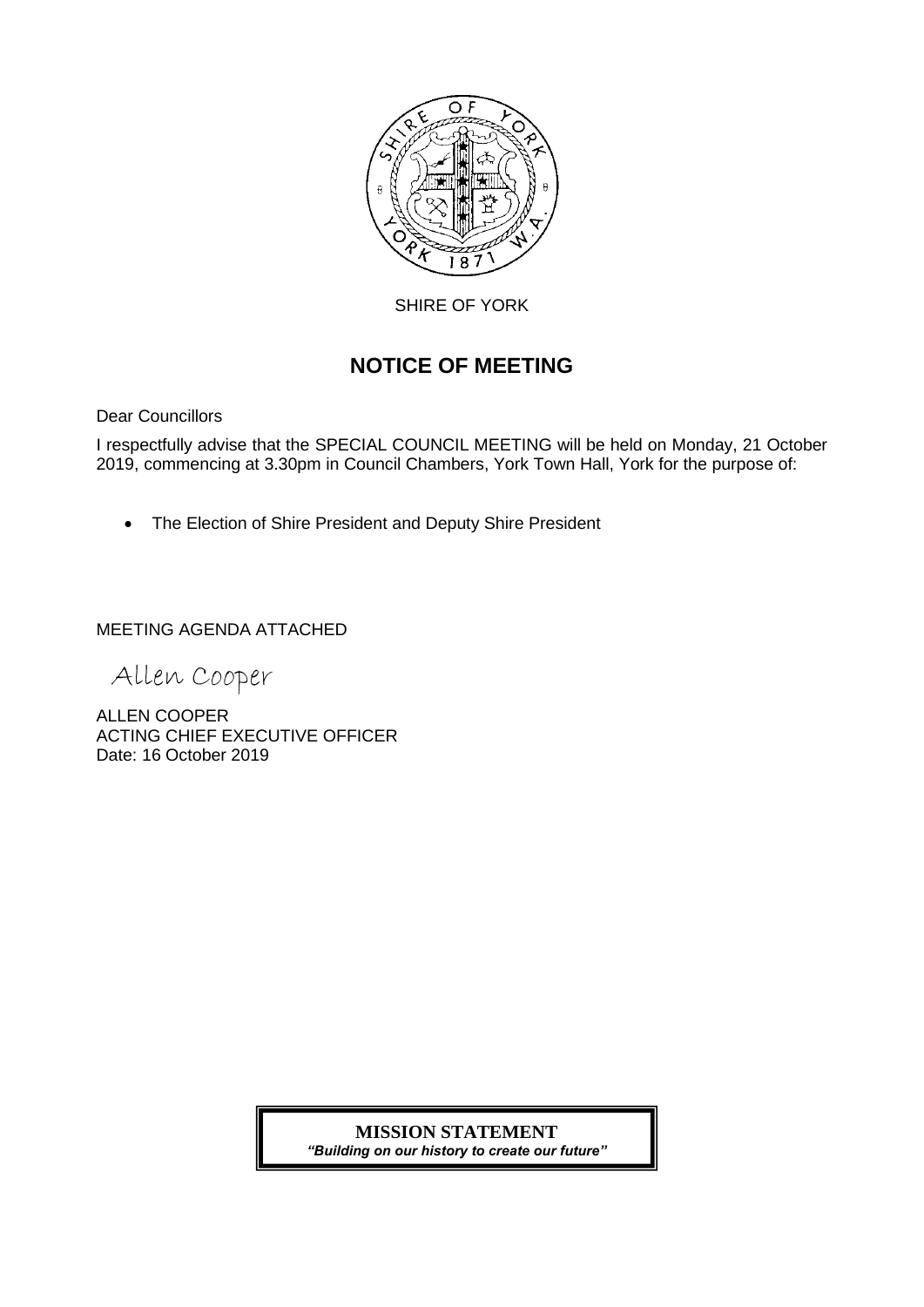### PLEASE READ THE FOLLOWING IMPORTANT

### **DISCLAIMER**

### BEFORE PROCEEDING

Any plans or documents in agendas and minutes may be subject to copyright. The express permission of the copyright owner must be obtained before copying any copyright material.

Any statement, comment or decision made at a Council meeting regarding any application for an approval, consent or licence, including a resolution of approval, is not effective as an approval of any application and must not be relied upon as such.

Any person or entity who has an application before the Shire of York must obtain, and should only rely on, written notice of the Shire of York's decision and any conditions attaching to the decision and cannot treat as an approval anything said or done at a Council meeting.

Any advice provided by an employee of the Shire of York on the operation of a written law, or the performance of a function by the Shire of York, is provided in the capacity of an employee, and to the best of that person's knowledge and ability. It does not constitute, and should not be relied upon, as a legal advice or representation by the Shire of York. Any advice on a matter of law, or anything sought to be relied upon as a representation by the Shire of York should be sought in writing and should make clear the purpose of the request. Any plans or documents in Agendas and Minutes may be subject to copyright.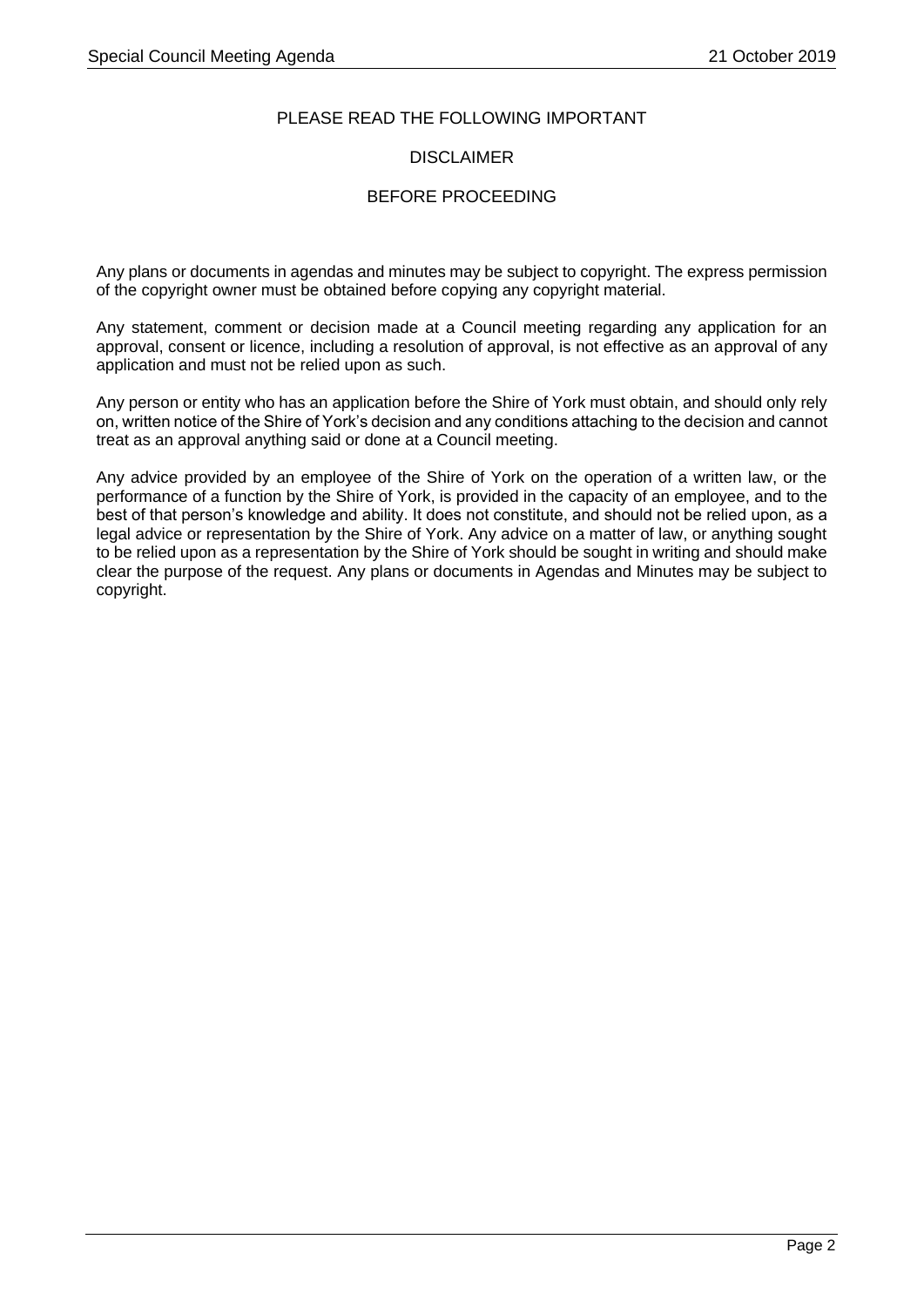### **Local Government Act 1995 (as amended)**

#### **Part 1 Introductory Matters**

- 1.3. Content and intent
	- (1) This Act provides for a system of local government by
		- (a) providing for the constitution of elected local governments in the State;
		- (b) describing the functions of local governments;
		- (c) providing for the conduct of elections and other polls; and
		- (d) providing a framework for the administration and financial management of local governments and for the scrutiny of their affairs.
	- (2) This Act is intended to result in
		- (a) better decision making by local governments;
		- (b) greater community participation in the decisions and affairs of local governments;
		- (c) greater accountability of local governments to their communities; and
		- (d) more efficient and effective local government.
	- (3) In carrying out its functions a local government is to use its best endeavours to meet the needs of the current and future generations through an integration of environmental protection, social advancement and economic prosperity.

## **Part 2 Constitution of Local Government**

### **Division 2 Local Governments and Councils of Local Governments**

- 2.7 The Role of Council
	- (1) The Council
		- (a) directs and controls the Local Government's affairs; and
		- (b) is responsible for the performance of the Local Government's functions.
	- (2) Without limiting subsection  $(1)$ , the Council is to
		- (a) oversee the allocation of the Local Government's finances and resources; and
		- (b) determine the Local Government's policies.

### **Meetings generally open to the public**

- **5.1.** (1) Subject to subsection (2), the following are to be open to members of the public
	- (a) all council meetings; and
	- (b) all meetings of any committee to which a local government power or duty has been delegated.
	- (2) If a meeting is being held by a council or by a committee referred to in subsection (1) (b), the council or committee may close to members of the public the meeting, or part of the meeting, if the meeting or the part of the meeting deals with any of the following —
		- (a) a matter affecting an employee or employees;
		- (b) the personal affairs of any person;
		- (c) a contract entered into, or which may be entered into, by the local government and which relates to a matter to be discussed at the meeting;
		- (d) legal advice obtained, or which may be obtained, by the local government and which relates to a matter to be discussed at the meeting;
		- (e) a matter that if disclosed, would reveal
			- (i) a trade secret;
			- (ii) information that has a commercial value to a person; or
			- (iii) information about the business, professional, commercial or financial affairs of a person, where the trade secret or information is held by, or is about, a person other than the local government;
		- (f) a matter that if disclosed, could be reasonably expected to —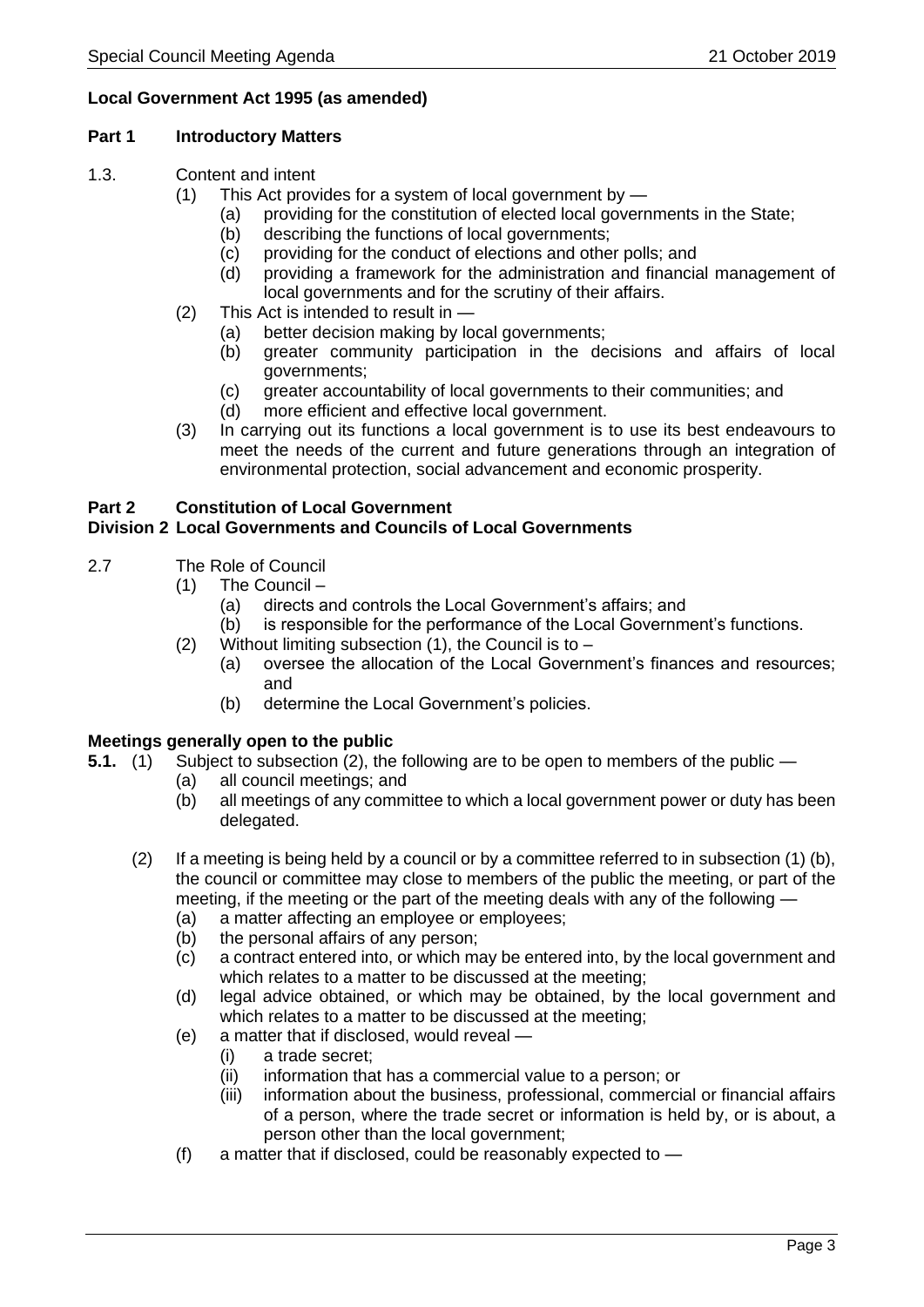- (i) impair the effectiveness of any lawful method or procedure for preventing, detecting, investigating or dealing with any contravention or possible contravention of the law;
- (ii) endanger the security of the local government's property; or
- (iii) prejudice the maintenance or enforcement of a lawful measure for protecting public safety;
- (g) information which is the subject of a direction given under section 23 (1a) of the Parliamentary Commissioner Act 1971; and
- (h) such other matters as may be prescribed.
- (3) A decision to close a meeting or part of a meeting and the reason for the decision are to be recorded in the minutes of the meeting.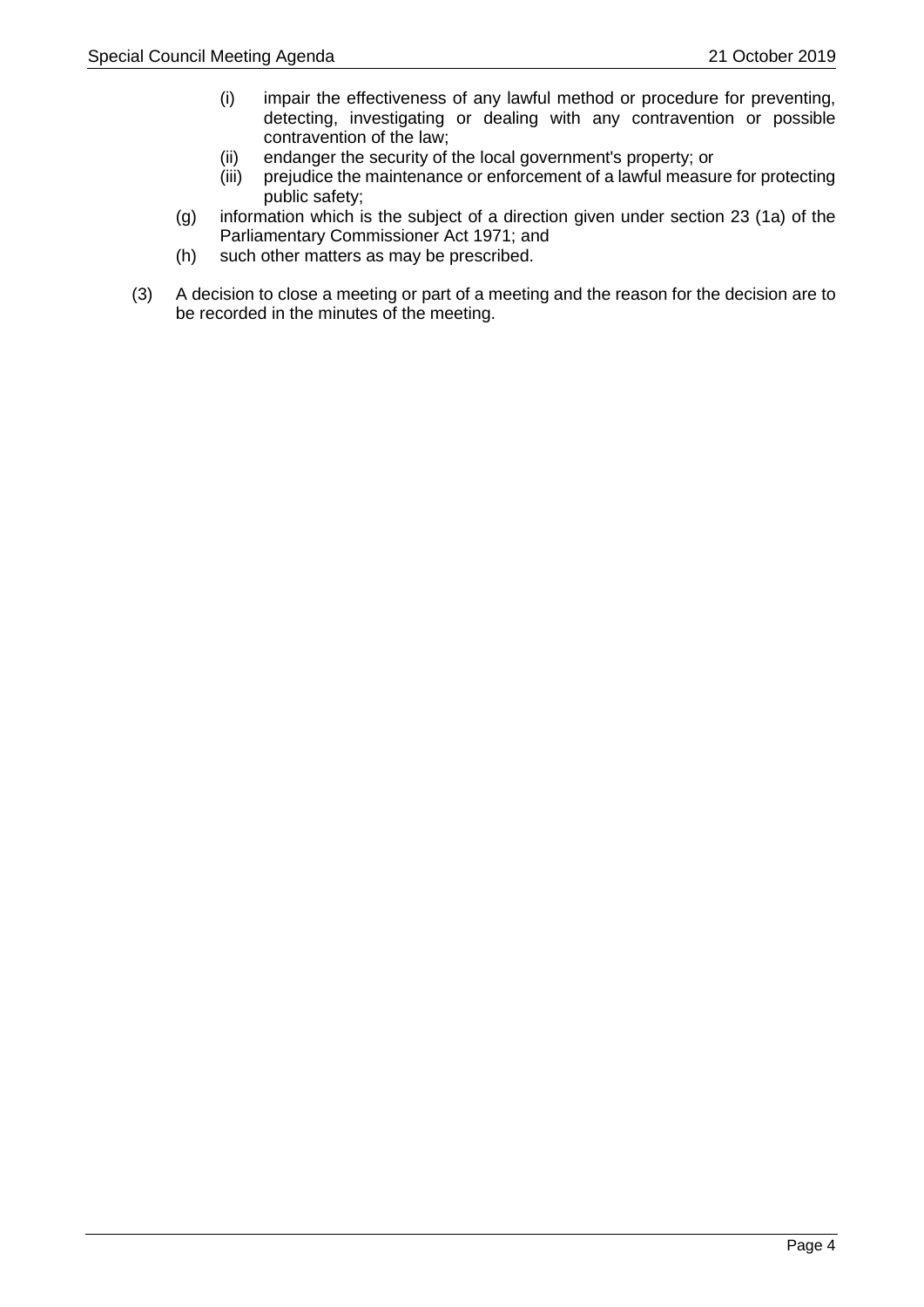

## **G 2.6 PUBLIC QUESTION TIME**

### **Policy Statement**

1.0 "Public Question Time" will be limited to 15 minutes\*. The Council may exercise a discretion to extend the time by resolution if required. If there are questions remaining unasked at the expiration of the time allotted members of the public will be asked to submit their questions in writing to the Chief Executive Officer who will provide a written reply with the response placed in the Agenda of the next Ordinary Meeting of the Council.

*\* A minimum of 15 minutes is provided by Regulation 6(1) of the Local Government (Administration) Regulations 1996 (S.5.24 of the Local Government Act 1995)*

- 2.0 Questions may be asked at the Ordinary Council Meeting and any Committee meeting on any matter affecting the Council and the Shire's operations. Questions submitted to Special Meetings of the Council will be restricted to the subject matter of the meeting.
- 3.0 Each questioner will be limited to two (2) questions. Statements or long preamble are not permitted.
- 4.0 People wishing to ask questions will be encouraged to put their questions in writing or in a prescribed form and submit them to the Chief Executive Officer prior to 10 am on the day of the meeting. This allows for an informed response to be given at the meeting. Oral questions are permitted.
- 5.0 Priority will be given to questions about matters on the agenda for the meeting and which are submitted in accordance with 4.0 above.
- 6.0 Every person who wishes to ask a question must identify themselves and register with a Council Officer immediately prior to the meeting. Subject to 5.0 above questions will be taken in the order in which people register.
- 7.0 Questions containing offensive remarks, reference to the personal affairs or actions of Elected Members or staff, or which relate to confidential matters or legal action will not be accepted. Questions that the Presiding Member considers have been answered by earlier questions at the meeting or earlier meetings may not be accepted.
- 8.0 On receipt of a question the Presiding Member may answer the question or direct it to the Chief Executive Officer to answer. If the question is of a technical nature the Chief Executive Officer may direct the question to a senior technical officer present. If the question requires research it will be taken on notice.
- 9.0 There will be no debate on the answers to questions.
- 10.0 A summary of the question and the answer will be recorded in the minutes of the Council meeting at which the question was asked.
- 11.0 Public Question Time guidelines incorporating this policy are being prepared and will include information on the other methods of enquiry that are available to members of the public to obtain information from the Shire.

Adopted 21 October 2013 Amended 17 September 2015 Amended 23 November 2015 Reviewed 24 October 2016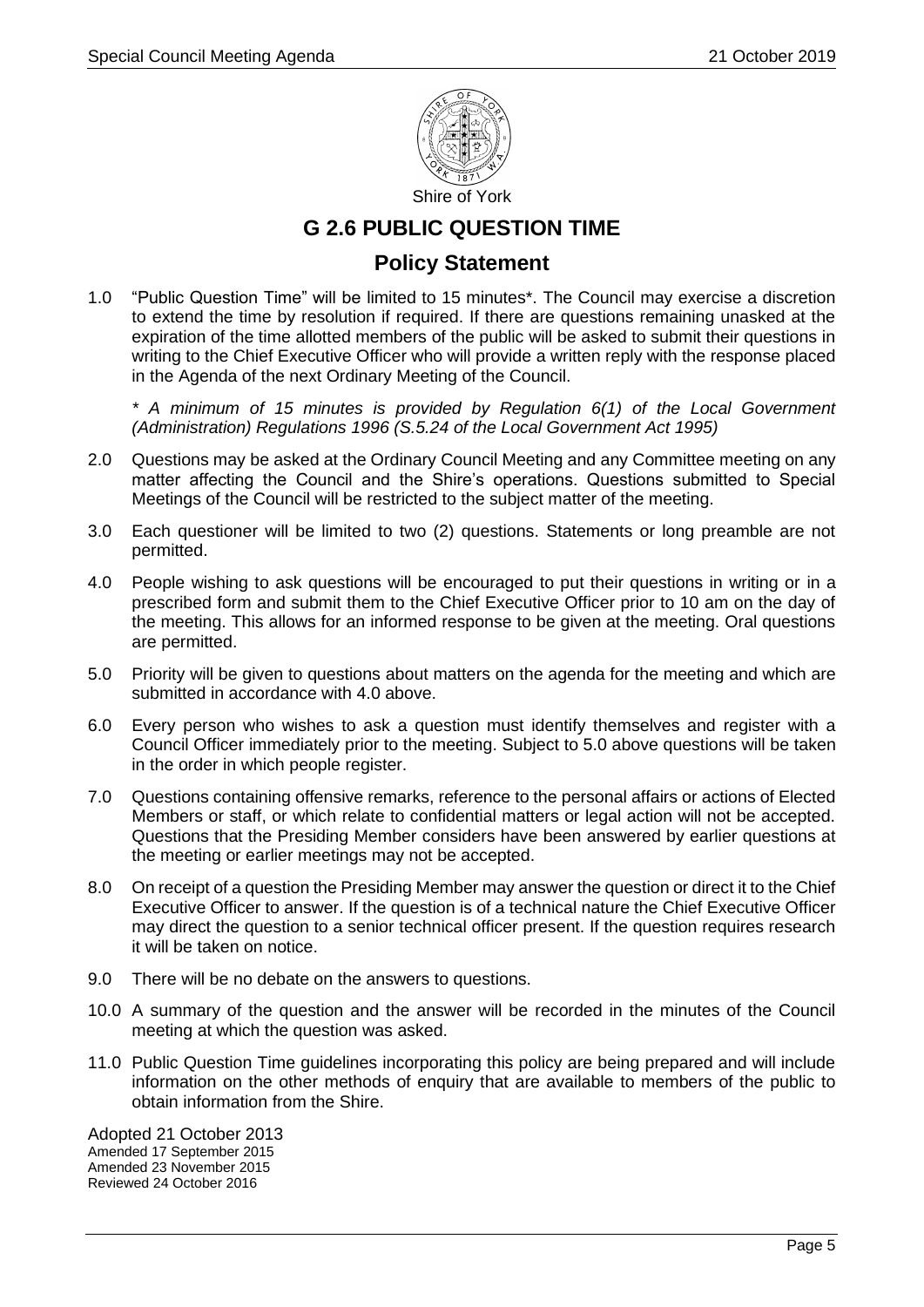# PUBLIC QUESTION TIME PROFORMA

**CONTINUED** 

# Question(s)

| Please ensure that your question complies with the Public Question Time Policy<br>Statement as published in the Council Agenda and stated as per the attached |                                                                                                     |  |
|---------------------------------------------------------------------------------------------------------------------------------------------------------------|-----------------------------------------------------------------------------------------------------|--|
| Name:                                                                                                                                                         |                                                                                                     |  |
| <b>Residential Address:</b>                                                                                                                                   | (Required if written response requested)                                                            |  |
| <b>Organization Name:</b><br>(If presenting on behalf of)                                                                                                     |                                                                                                     |  |
| <b>Council</b>                                                                                                                                                | Item No. Referred To:<br>Meeting Date: ______________________                                       |  |
|                                                                                                                                                               | Write your question(s) as clearly and concisely as possible - lengthy questions may be paraphrased. |  |
| To provide equal opportunity for all in attendance to ask questions, a limit of two<br>Note:<br>(2) questions at a time from any one person is imposed.       |                                                                                                     |  |
|                                                                                                                                                               |                                                                                                     |  |
|                                                                                                                                                               |                                                                                                     |  |
|                                                                                                                                                               |                                                                                                     |  |
|                                                                                                                                                               |                                                                                                     |  |
|                                                                                                                                                               |                                                                                                     |  |
|                                                                                                                                                               |                                                                                                     |  |
|                                                                                                                                                               |                                                                                                     |  |
|                                                                                                                                                               |                                                                                                     |  |
|                                                                                                                                                               |                                                                                                     |  |
|                                                                                                                                                               |                                                                                                     |  |
|                                                                                                                                                               |                                                                                                     |  |
|                                                                                                                                                               |                                                                                                     |  |
|                                                                                                                                                               |                                                                                                     |  |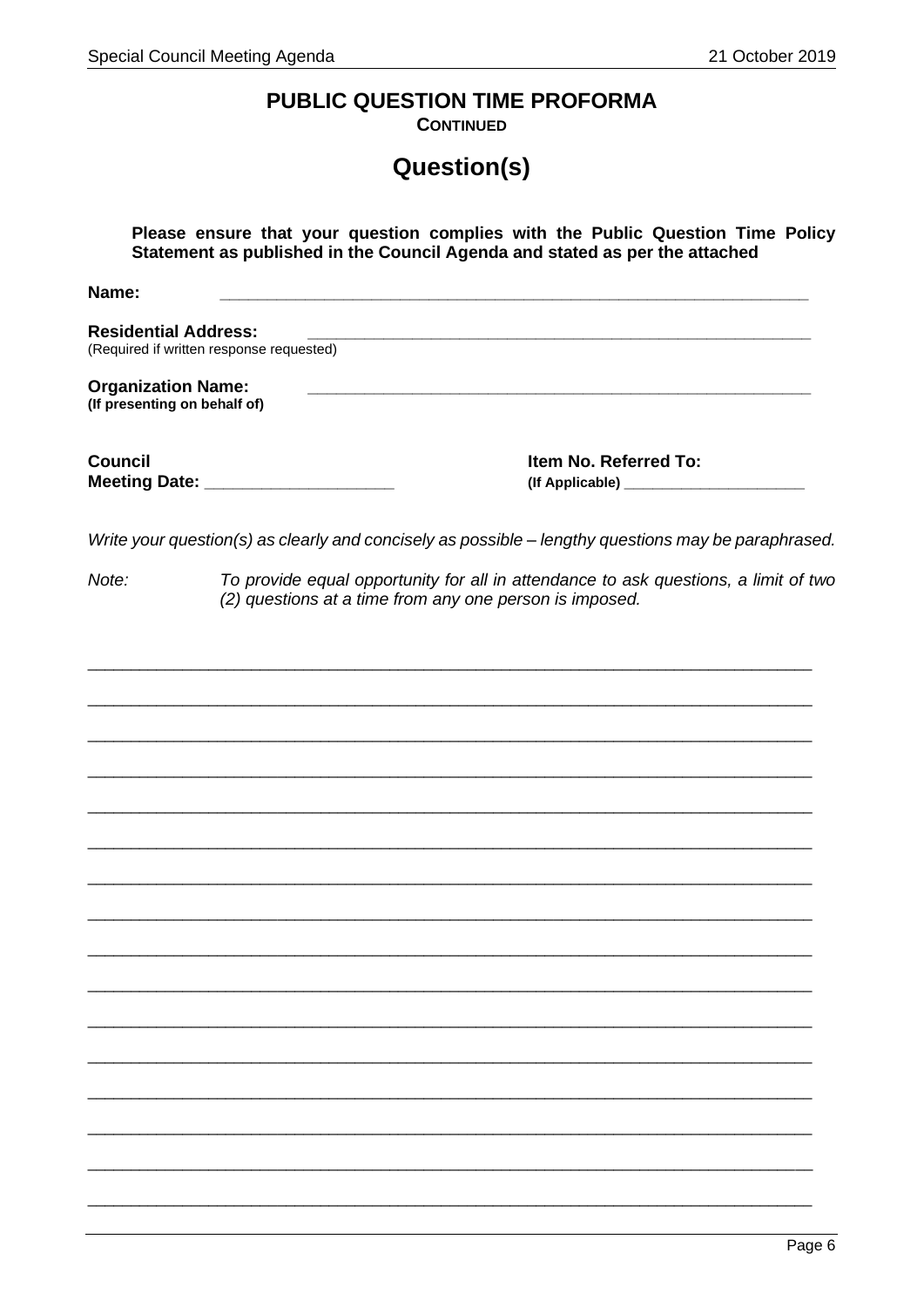| OFFICE USE ONLY |          |
|-----------------|----------|
|                 | Item No: |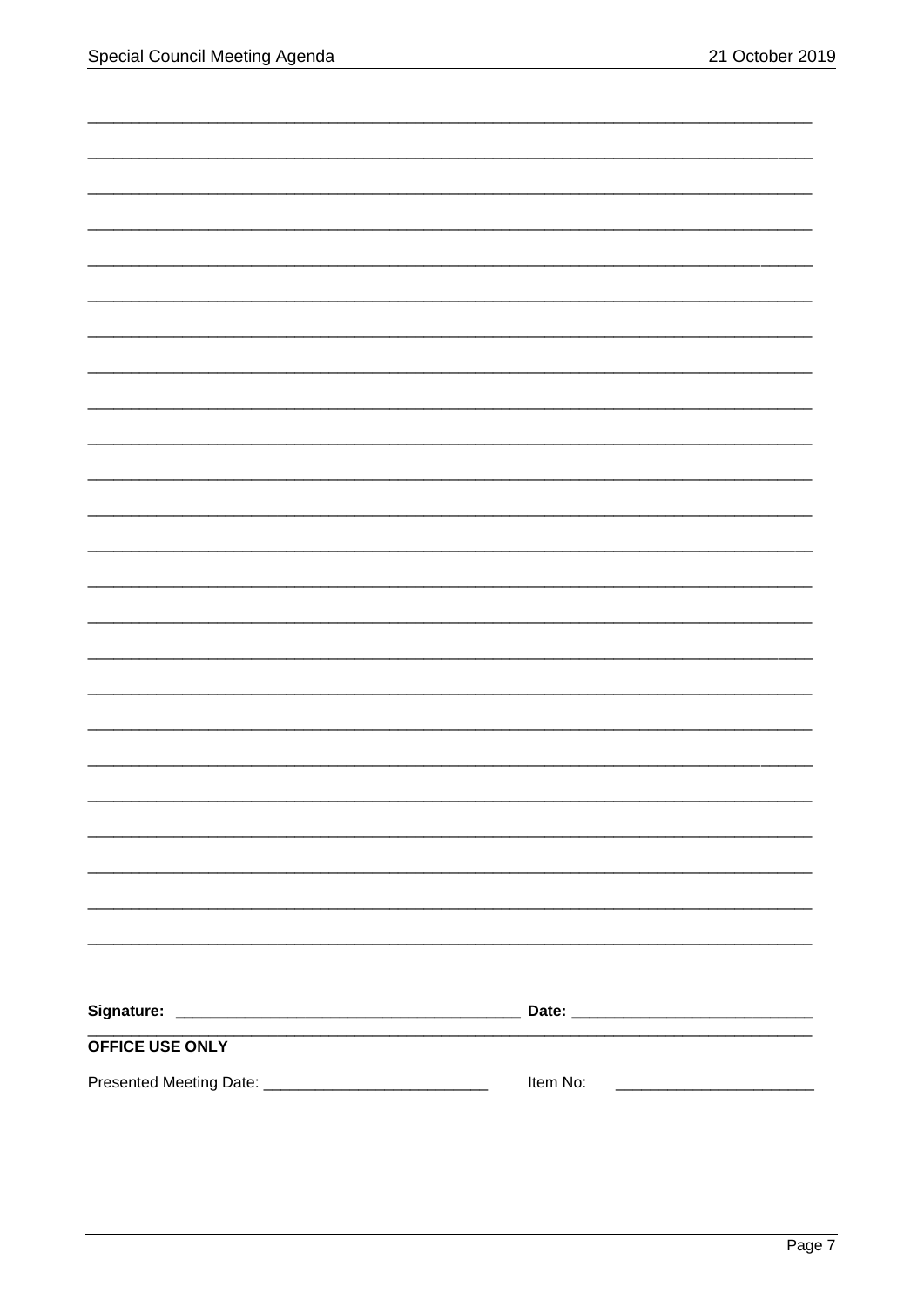# **Order Of Business**

| 1              |     |                                                          |  |
|----------------|-----|----------------------------------------------------------|--|
|                | 1.1 |                                                          |  |
|                | 1.2 |                                                          |  |
|                | 1.3 |                                                          |  |
|                | 1.4 |                                                          |  |
|                | 1.5 |                                                          |  |
|                | 1.6 |                                                          |  |
|                | 1.7 |                                                          |  |
| $\overline{2}$ |     |                                                          |  |
|                | 2.1 |                                                          |  |
|                | 2.2 |                                                          |  |
|                | 2.3 |                                                          |  |
|                | 2.4 |                                                          |  |
|                | 2.5 |                                                          |  |
| 3              |     |                                                          |  |
| 4              |     |                                                          |  |
| 5              |     |                                                          |  |
|                | 5.1 |                                                          |  |
|                | 5.2 |                                                          |  |
| $6\phantom{1}$ |     |                                                          |  |
| 7              |     |                                                          |  |
|                | 7.1 |                                                          |  |
|                | 7.2 |                                                          |  |
|                | 7.3 |                                                          |  |
| 8              |     | ANNOUNCEMENTS BY PRESIDING MEMBER WITHOUT DISCUSSION  11 |  |
| 9              |     |                                                          |  |

 $\mathsf{p}$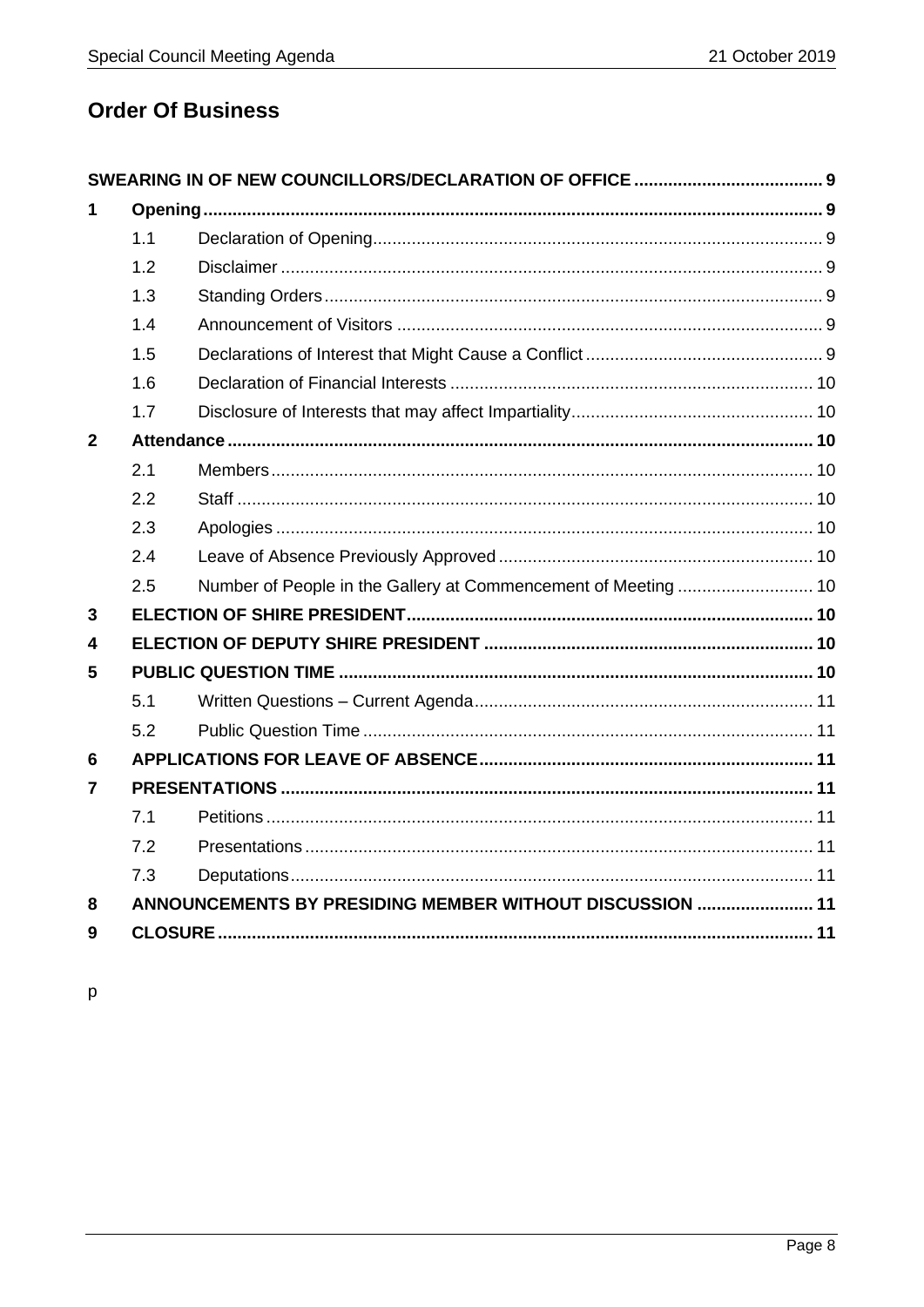The York Shire Council acknowledges the traditional owners of the land on which this meeting will be held.

### **SWEARING IN OF NEW COUNCILLORS/DECLARATION OF OFFICE**

All recently elected Councillors are required to undertake a declaration to office in accordance with the requirements of Section 2.29 of the *Local Government Act 1995* section 13 of the *Local Government (Constitution) Regulations 1998* and the *Oaths, Affidavits and Statutory Declarations Act 2005*.

The Acting Chief Executive Officer to invite Mr Gordon Marwick JP, Freeman of the Shire of York to perform the Swearing In Ceremony of newly elected Councillors. The prescribed form will be provided by the Acting Chief Executive Officer at the Special Council Meeting.

Elected Members are welcome to invite family and friends to attend the meeting to witness the swearing in ceremony.

### <span id="page-8-0"></span>**1 OPENING**

- <span id="page-8-1"></span>1.1 Declaration of Opening by the Acting Chief Executive Officer
- <span id="page-8-2"></span>1.2 Disclaimer

The Acting Chief Executive Officer advises the following:

*"I wish to draw attention to the Disclaimer Notice contained within the agenda document and advise members of the public that any decisions made at the meeting today, can be revoked, pursuant to the Local Government Act 1995.*

*Therefore members of the public should not rely on any decisions until formal notification in writing by Council has been received. Any plans or documents in agendas and minutes may be subject to copyright. The express permission of the copyright owner must be obtained before copying any copyright material."*

- <span id="page-8-3"></span>1.3 Standing Orders
- <span id="page-8-4"></span>1.4 Announcement of Visitors
- <span id="page-8-5"></span>1.5 Declarations of Interest that Might Cause a Conflict

Councillors/Staff are reminded of the requirements of s5.65 of the Local Government Act 1995, to disclose any interest during the meeting when the matter is discussed and also of the requirement to disclose an interest affecting impartiality under the Shire of York's Code of Conduct.

| <b>Name</b> | <b>Item No &amp; Title</b> | <b>Nature of Interest</b><br>(and extent, where appropriate) |
|-------------|----------------------------|--------------------------------------------------------------|
|             |                            |                                                              |
|             |                            |                                                              |
|             |                            |                                                              |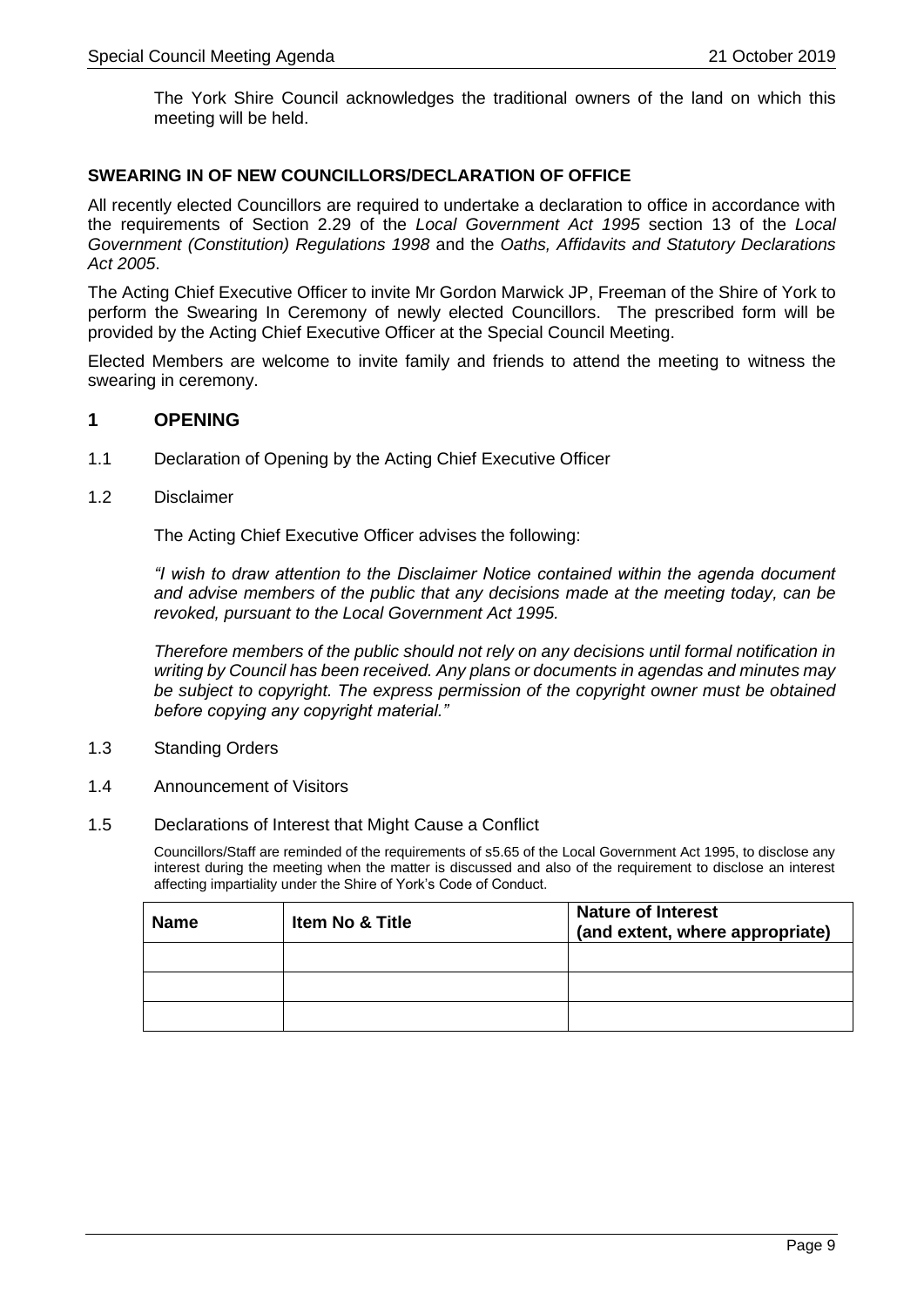#### <span id="page-9-0"></span>1.6 Declaration of Financial Interests

A declaration under this section requires that the nature of the interest must be disclosed. Consequently a member who has made a declaration must not preside, participate in, or be present during any discussion or decision making procedure relating to the matter the subject of the declaration.

Other members may allow participation of the declarant if the member further discloses the extent of the interest and the other members decide that the interest is trivial or insignificant or is common to a significant number of electors or ratepayers.

| <b>Name</b> | Item No & Title | <b>Nature of Interest</b><br>(and extent, where appropriate) |
|-------------|-----------------|--------------------------------------------------------------|
|             |                 |                                                              |
|             |                 |                                                              |
|             |                 |                                                              |

#### <span id="page-9-1"></span>1.7 Disclosure of Interests that may affect Impartiality

Councillors and staff are required (Code of Conduct), in addition to declaring any financial interest, to declare any interest that might cause a conflict. The member/employee is also encouraged to disclose the nature of the interest. The member/employee must consider the nature and extent of the interest and whether it will affect their impartiality. If the member/employee declares that their impartiality will not be affected then they may participate in the decision making process.

| <b>Name</b> | <b>Item No &amp; Title</b> | <b>Nature of Interest</b><br>(and extent, where appropriate) |
|-------------|----------------------------|--------------------------------------------------------------|
|             |                            |                                                              |
|             |                            |                                                              |
|             |                            |                                                              |

### <span id="page-9-2"></span>**2 ATTENDANCE**

- <span id="page-9-3"></span>2.1 Members
- <span id="page-9-4"></span>2.2 Staff
- <span id="page-9-5"></span>2.3 Apologies
- <span id="page-9-6"></span>2.4 Leave of Absence Previously Approved
- <span id="page-9-7"></span>2.5 Number of People in the Gallery at Commencement of Meeting

### <span id="page-9-8"></span>**3 ELECTION OF SHIRE PRESIDENT**

### <span id="page-9-9"></span>**4 ELECTION OF DEPUTY SHIRE PRESIDENT**

#### <span id="page-9-10"></span>**5 PUBLIC QUESTION TIME**

Public Question Time is conducted in accordance with the Act and Regulations. In addition to this the Shire's Council Meetings Local Law 2016 states –

#### **6.7 Other procedures for question time for the public**

(1) A member of the public who wishes to ask a question during question time must identify themselves and register with a Council Officer immediately prior to the meeting.